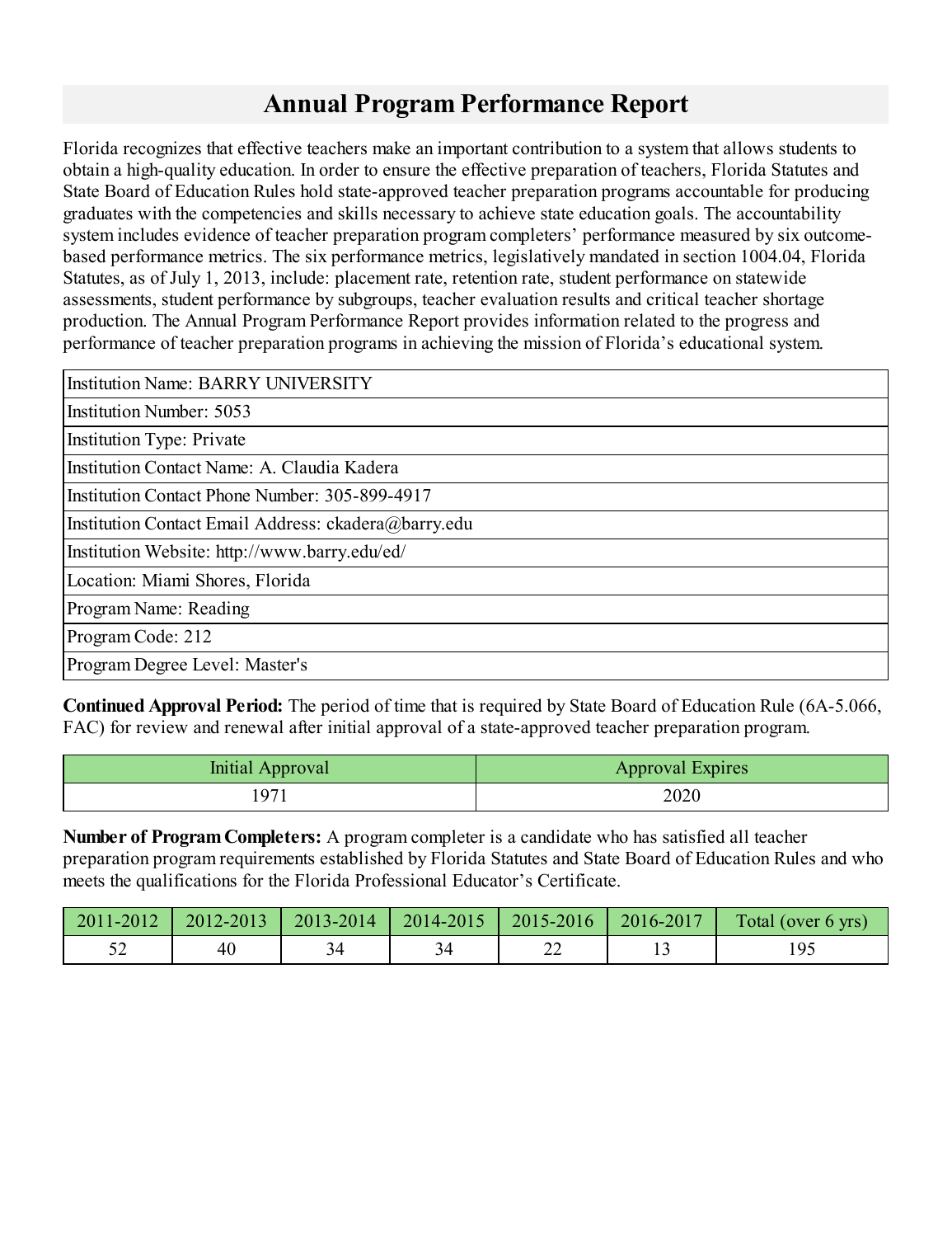# **Performance Metric Data**

## **Placement Rate**

The placement rate is computed as the percentage of program completers reported annually by each program to the Florida Department of Education who are identified by the Department's Staff Information System, as prescribed in section 1008.385(2), Florida Statutes, as employed in a full-time or part-time instructional position in a Florida public school district at any point during either the first or second academic year subsequent to program completion. Program completers employed in private or out-of-state schools their first or second year following programcompletion are also included, if verified data are reported by the program.

| Level 4                                                                                                 | Level 3                                                                    | Level 2                                                                                                                                                                                           | Level 1                                                                                          |
|---------------------------------------------------------------------------------------------------------|----------------------------------------------------------------------------|---------------------------------------------------------------------------------------------------------------------------------------------------------------------------------------------------|--------------------------------------------------------------------------------------------------|
| Placement rate is at or<br>above the 68th percentile<br>of all equivalent programs<br>across the state. | Placement rate is at or<br>above the 34th percentile<br>and below the 68th | Placement rate is at or<br>above the 5th percentile<br>and below the 34th<br>percentile of all equivalent percentile of all equivalent<br>programs across the state.   programs across the state. | Placement rate is below<br>the 5th percentile of all<br>equivalent programs<br>across the state. |

| Number of Program Completers<br>Placed | Percent of 2014-2015 program<br>completers employed in an<br>instructional position in 2015-2016<br>or 2016-2017 | Statewide Average Placement Rate<br>among equivalent programs |
|----------------------------------------|------------------------------------------------------------------------------------------------------------------|---------------------------------------------------------------|
| 30                                     | 0.88235                                                                                                          | 0.87826                                                       |
|                                        | Performance Level $=$ 3                                                                                          |                                                               |

## **Retention Rate**

The retention rate is computed as the average number of years programcompleters were employed in a fulltime or part-time instructional position in a Florida public school district (at any point during the year) across a five-year period following initial employment in either of the two (2) subsequent academic years following programcompletion. Programcompleters employed in private or out-of-state schools their first or second year following program completion are also included, if verified data are reported by the program.

| Level 4                  | Level 3                                                   | Level 2                  | Level 1                   |
|--------------------------|-----------------------------------------------------------|--------------------------|---------------------------|
| The average number of    | The average number of                                     | The average number of    | The average number of     |
| years employed in the 5- | years employed in the 5-                                  | years employed in the 5- | years employed in the 5-  |
| year period following    | year period following                                     | year period following    | year period following     |
| initial placement is 4.5 | initial placement is 3 years initial placement is 2 years | to less than 3 years.    | initial placement is less |
| years or more.           | to less than 4.5 years.                                   |                          | than 2 years.             |

| Number of Program Completers Retained | Average number of years 2011-2012 program<br>completers were employed in either 2012-2013 or<br>2013-2014 and employed within the 5-year period<br>following initial placement |  |  |
|---------------------------------------|--------------------------------------------------------------------------------------------------------------------------------------------------------------------------------|--|--|
| 48                                    | 4.5625                                                                                                                                                                         |  |  |
| Performance Level = $4$               |                                                                                                                                                                                |  |  |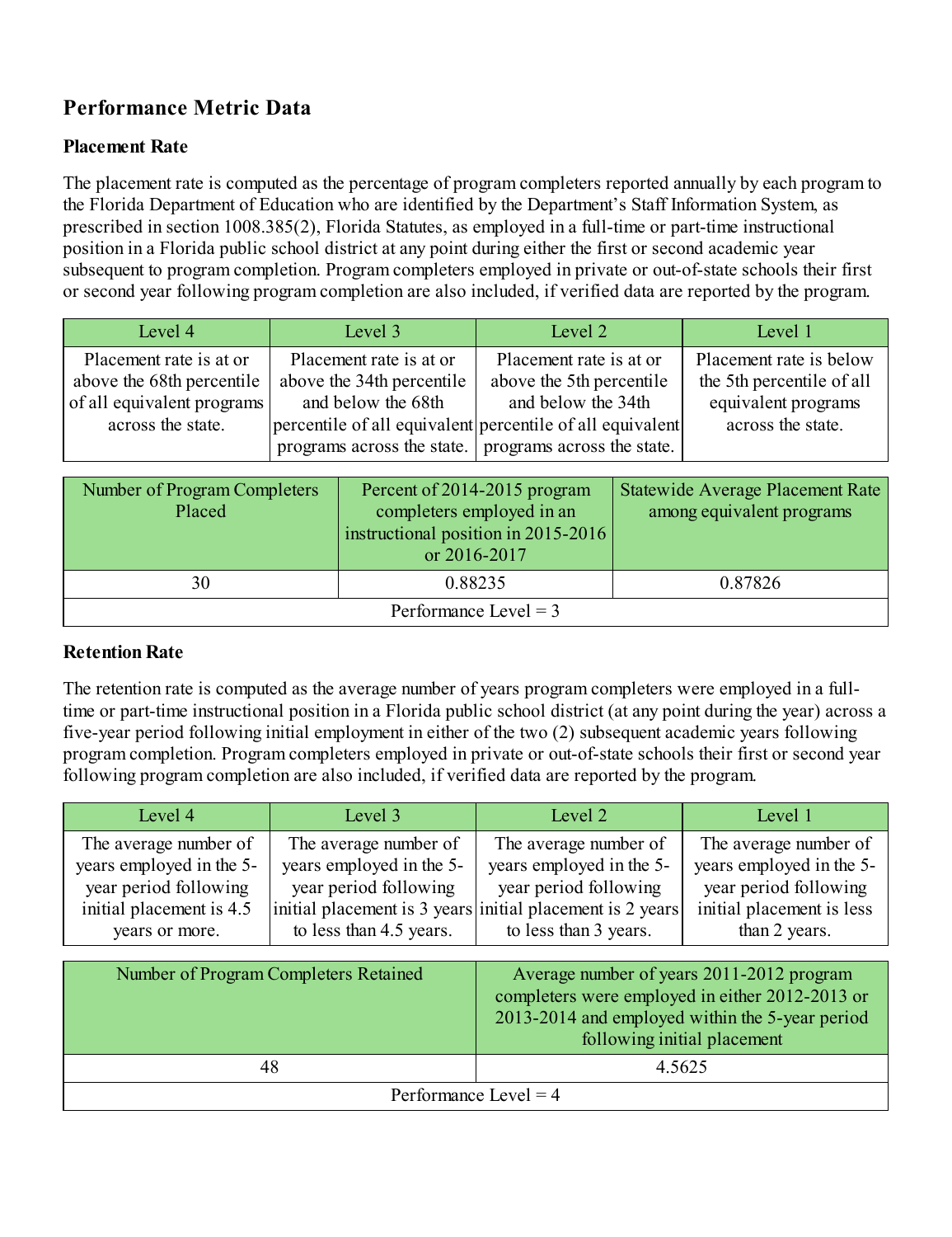#### **Student Performance on Statewide Assessments**

The student performance on statewide assessments measure is computed using a statistical model and is based on average student learning growth among students assigned to in-field programcompleters fromthe previous three-year period who took statewide standardized assessments in English language arts and mathematics in grades 4 through 10. The measure is limited to programcompleters who received a student learning growth score during the most recent academic year for which results are available. Results on statewide assessments are based on the student learning growth formula adopted under section 1012.34, Florida Statutes.

For more information about Florida's student learning growth formula adopted under section 1012.34, Florida Statutes, please visit http://www.fldoe.org/teaching/performance-evaluation.

| Level 4                                                                                                                                                                                  | Level 3                                                                                                                                                                                                                                                                                                                                                                                       | Level 2               | Level 1                                                                                                                                                                                         |
|------------------------------------------------------------------------------------------------------------------------------------------------------------------------------------------|-----------------------------------------------------------------------------------------------------------------------------------------------------------------------------------------------------------------------------------------------------------------------------------------------------------------------------------------------------------------------------------------------|-----------------------|-------------------------------------------------------------------------------------------------------------------------------------------------------------------------------------------------|
| The probability that the<br>average student learning<br>growth among students<br>taught by program<br>completers exceeds the<br>expectations for those<br>students is $\geq$ 95 percent. | The probability that the<br>average student learning<br>growth among students<br>taught by program<br>completers exceeds the<br>expectations for those<br>students is $\leq$ 5 percent;<br>AND the probability that<br>the average student<br>learning growth among<br>students taught by program<br>completers falls short of<br>the expectations for those<br>students is $\leq$ 5 percent. | Not calculated.       | The probability that the<br>average student learning<br>growth among students<br>taught by program<br>completers falls short of<br>the expectations for those<br>students is $\geq$ 95 percent. |
| Number of Program Completers with Student<br><b>Learning Growth Results</b>                                                                                                              |                                                                                                                                                                                                                                                                                                                                                                                               | position in 2016-2017 | Average Student Learning Growth Results for<br>2013-2014, 2014-2015, and 2015-2016 program<br>completers employed in an in-field instructional                                                  |
|                                                                                                                                                                                          | 22                                                                                                                                                                                                                                                                                                                                                                                            | 0.1045                |                                                                                                                                                                                                 |

| Performance Level $=$ 3 |  |  |
|-------------------------|--|--|
|                         |  |  |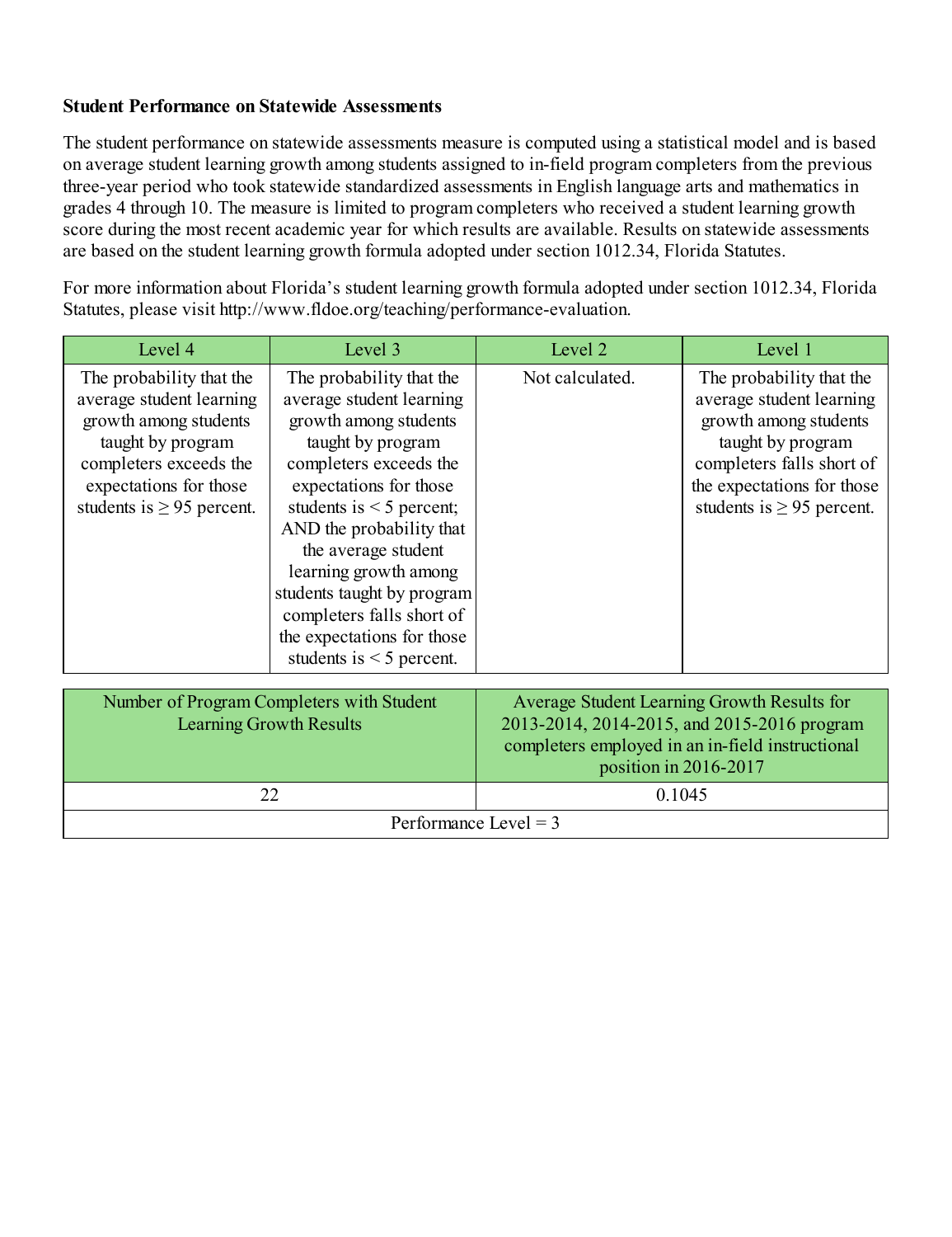#### **Student Performance by Subgroups**

The student performance by subgroups measure is computed using data produced by the statistical model that is used to calculate the student performance on statewide assessments measure. It is based on the average learning growth attained by students within eight subgroups who take statewide standardized assessments in English language arts and mathematics in grades 4 through 10 and who are assigned to in-field program completers, aggregated by student subgroup, as referenced in sections  $1004.04(4)(a)3.d., 1004.85(4)(b)4.,$  and  $1012.56(8)$ (c)2.c., Florida Statutes, as a measure of how well the teacher preparation programprepares instructional personnel to work with a diverse population of students in a variety of settings in Florida public schools. The score is based on in-field program completers from the previous three-year period who received a student learning growth score fromthe most recent academic year. At least four of the eight subgroups must be represented among the teaching assignments of programcompleters for a programto receive a rating on this measure.

| Level 4                                                                                          | Level 3                                                                                                                       |                                                                                                                                                                                                   | Level 2                                                                                                                      |  | Level 1                                                                                                                                                                                                                                                                                                        |
|--------------------------------------------------------------------------------------------------|-------------------------------------------------------------------------------------------------------------------------------|---------------------------------------------------------------------------------------------------------------------------------------------------------------------------------------------------|------------------------------------------------------------------------------------------------------------------------------|--|----------------------------------------------------------------------------------------------------------------------------------------------------------------------------------------------------------------------------------------------------------------------------------------------------------------|
| At least 75 percent of the<br>subgroups meet or exceed<br>the state standard for<br>performance. | At least 50 percent, but<br>less than 75 percent of the<br>subgroups meet or exceed<br>the state standard for<br>performance. |                                                                                                                                                                                                   | At least 25 percent but<br>less than 50 percent of the<br>subgroups meet or exceed<br>the state standard for<br>performance. |  | Fewer than 25 percent of<br>the subgroups exceed the<br>state standard for<br>performance.                                                                                                                                                                                                                     |
| <b>Student Subgroup</b>                                                                          |                                                                                                                               | <b>Average Student Learning Growth</b><br>Results by Subgroups for 2013-<br>2014, 2014-2015 and 2015-2016<br>program completers employed in an<br>in-field instructional position in<br>2016-2017 |                                                                                                                              |  | <b>Statewide Average of Student</b><br>Learning Growth Results by<br>Subgroups for 2013-2014, 2014-<br>2015 and 2015-2016 program<br>completers from comparable<br>programs (i.e., Reading, Math or<br><b>Elementary Education programs)</b><br>employed in an in-field<br>instructional position in 2016-2017 |
| White                                                                                            |                                                                                                                               | 0.51079                                                                                                                                                                                           |                                                                                                                              |  | 0.4969                                                                                                                                                                                                                                                                                                         |
| African American                                                                                 |                                                                                                                               | 0.50203                                                                                                                                                                                           |                                                                                                                              |  | 0.47313                                                                                                                                                                                                                                                                                                        |
| Hispanic                                                                                         |                                                                                                                               | 0.53243                                                                                                                                                                                           |                                                                                                                              |  | 0.49983                                                                                                                                                                                                                                                                                                        |
| Asian                                                                                            |                                                                                                                               | 0.63636                                                                                                                                                                                           |                                                                                                                              |  | 0.53878                                                                                                                                                                                                                                                                                                        |
| Native American                                                                                  |                                                                                                                               |                                                                                                                                                                                                   |                                                                                                                              |  | 0.49273                                                                                                                                                                                                                                                                                                        |
| Free/Reduced Lunch                                                                               |                                                                                                                               | 0.51504                                                                                                                                                                                           |                                                                                                                              |  | 0.48549                                                                                                                                                                                                                                                                                                        |
| <b>Students with Disabilities</b>                                                                |                                                                                                                               | 0.54054                                                                                                                                                                                           |                                                                                                                              |  | 0.51209                                                                                                                                                                                                                                                                                                        |
| <b>English Language Learners</b>                                                                 |                                                                                                                               | 0.60606                                                                                                                                                                                           |                                                                                                                              |  | 0.50264                                                                                                                                                                                                                                                                                                        |
| Performance Level = $4$                                                                          |                                                                                                                               |                                                                                                                                                                                                   |                                                                                                                              |  |                                                                                                                                                                                                                                                                                                                |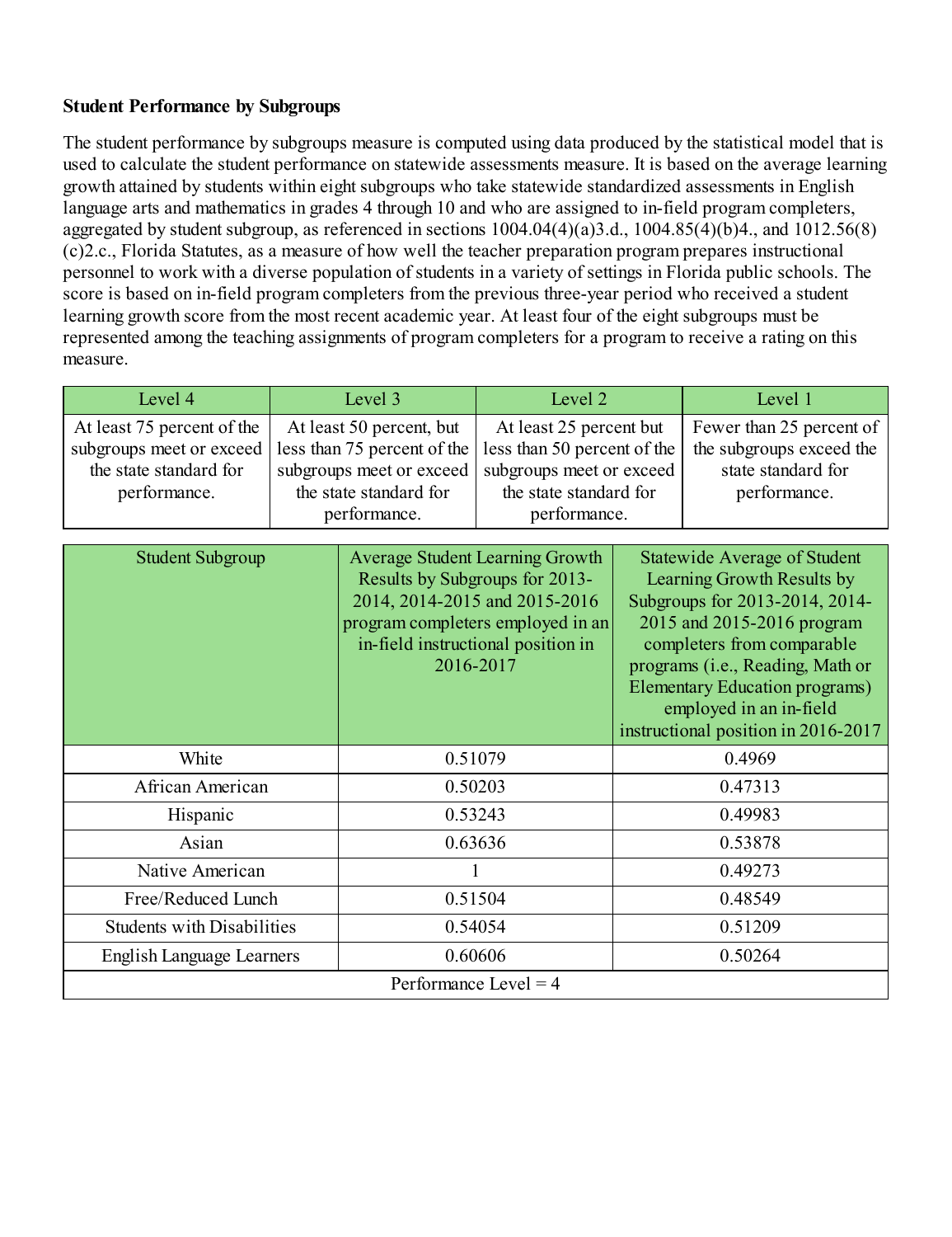### **Teacher Evaluation Results**

The teacher evaluation results measure is computed based on the performance rating assigned by the local school district for program completers from the previous three-year period who received an annual evaluation rating fromthe most recent academic year.

| Level 4                     | Level 3                      | Level 2                        | Level 1                    |
|-----------------------------|------------------------------|--------------------------------|----------------------------|
| At least 30 percent of the  | Program did not meet         | Program did not meet           | Program did not meet       |
| program's completers        | criteria for Level 4, but at | criteria for Level 3, but at   | criteria for Level 2, 3 or |
| received a highly effective | least 80 percent of the      | least 60 percent of the        |                            |
| rating and 90 to 100        | program's completers         | program's completers           |                            |
| percent of the program's    | received either highly       | received a highly effective    |                            |
| completers received either  | effective or effective       | or effective rating and no     |                            |
| highly effective or         | ratings, and no completers   | more than 5 percent (more      |                            |
| effective ratings, and no   | were rated unsatisfactory.   | than one (1) for $n < 20$ ) of |                            |
| completers were rated       |                              | the program's completers       |                            |
| unsatisfactory.             |                              | were rated unsatisfactory.     |                            |

| <b>Teacher Evaluation Categories</b> | Evaluation Totals for 2013-2014,<br>2014-2015 and 2015-2016 program<br>completers employed in an<br>instructional position in 2016-2017 | <b>Teacher Evaluation Percentages for</b><br>2013-2014, 2014-2015 and 2015-<br>2016 program completers employed<br>in an instructional position in 2016-<br>2017 |
|--------------------------------------|-----------------------------------------------------------------------------------------------------------------------------------------|------------------------------------------------------------------------------------------------------------------------------------------------------------------|
| <b>Highly Effective</b>              | 26                                                                                                                                      | 0.37143                                                                                                                                                          |
| Effective                            | 43                                                                                                                                      | 0.61429                                                                                                                                                          |
| Needs Improvement                    |                                                                                                                                         | 0.01429                                                                                                                                                          |
| 3 Years - Developing                 | 0                                                                                                                                       | $\theta$                                                                                                                                                         |
| Unsatisfactory                       |                                                                                                                                         | 0                                                                                                                                                                |
| <b>Total Number Evaluated</b>        | 70                                                                                                                                      | 0.77778                                                                                                                                                          |
|                                      | Performance Level = $4$                                                                                                                 |                                                                                                                                                                  |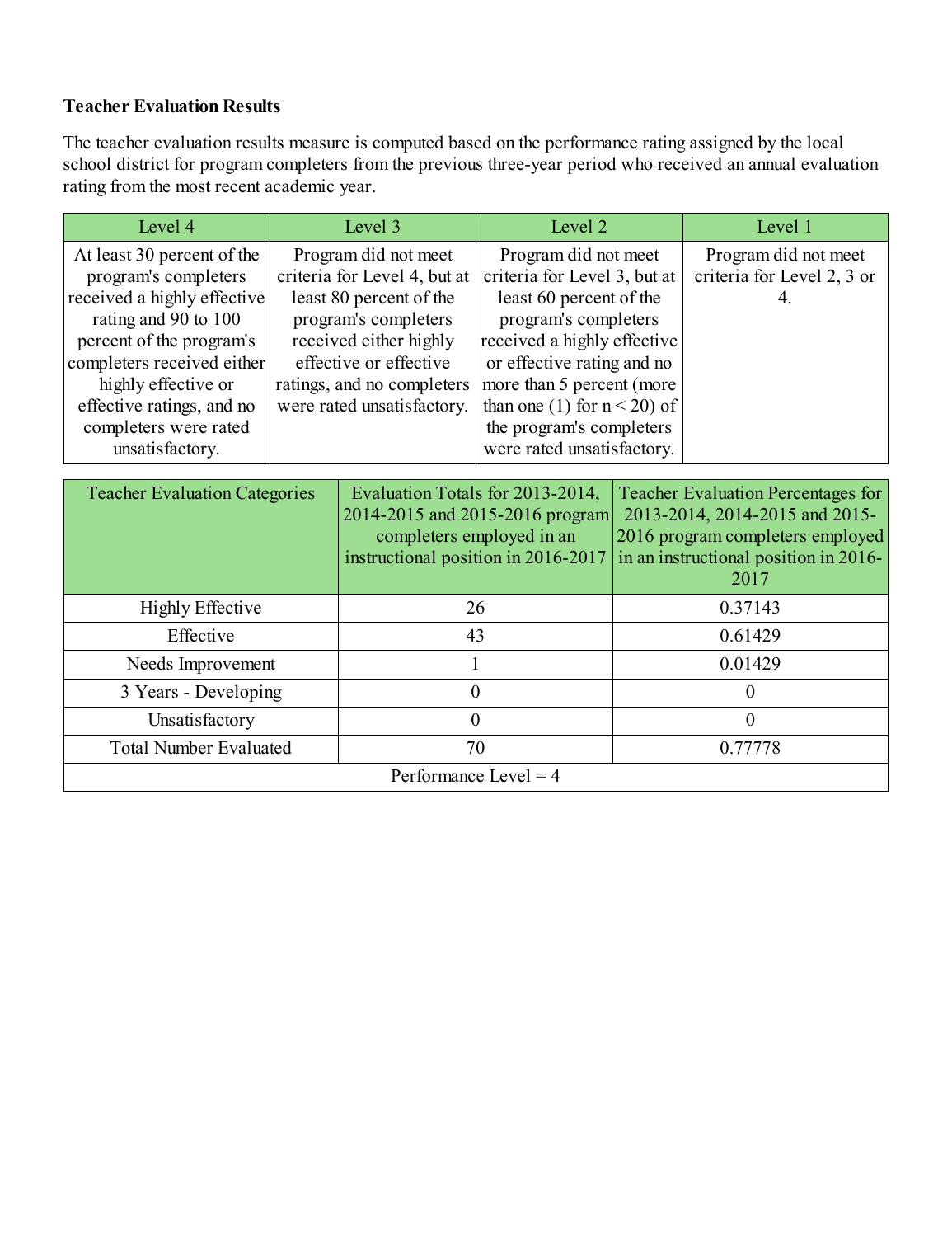# **Bonus Performance Metric**

## **Critical Teacher Shortage**

The critical teacher shortage measure bonus is a fixed value that awards an additional Performance Level score of 4 to programs that qualify. In order to qualify, the programmust prepare completers in statewide critical teacher shortage areas, per Rule 6A-20.0131, Florida Administrative Code, in accordance with section 1012.07, Florida Statutes, must have at least two completers in each year being compared, and must demonstrate and increase in the number of programcompleters in the most recent year compared to the number of programcompleters fromthe previous academic year. The bonus metric is only applicable to programs identified as critical teacher shortage areas and is applied as 20 percent of the total score.

*Critical Teacher Shortage areas include: Science-General; Science-Physical; English; Mathematics; English to Speakers of Other Languages (ESOL); Reading; Exceptional Students Education (ESE).*

| <b>Bonus Performance Metric</b>                                                                                                                              |                                  |                                 |  |  |
|--------------------------------------------------------------------------------------------------------------------------------------------------------------|----------------------------------|---------------------------------|--|--|
| The critical teacher shortage program increased the number of program completers compared to the year<br>before with a minimum of 2 completers in each year. |                                  |                                 |  |  |
|                                                                                                                                                              |                                  |                                 |  |  |
| Number of 2016-2017 program                                                                                                                                  | Difference between the number of | Percent of Change between 2015- |  |  |
| completers in Critical Teacher                                                                                                                               | 2015-2016 program completers and | 2016 program completers and     |  |  |
| <b>Shortage Areas</b>                                                                                                                                        | 2016-2017 program completers     | 2016-2017 program completers in |  |  |

| 12<br>12                 | $\overline{\phantom{a}}$ | -- |
|--------------------------|--------------------------|----|
| Performance Level $=$ -- |                          |    |

Critical Teacher Shortage Areas